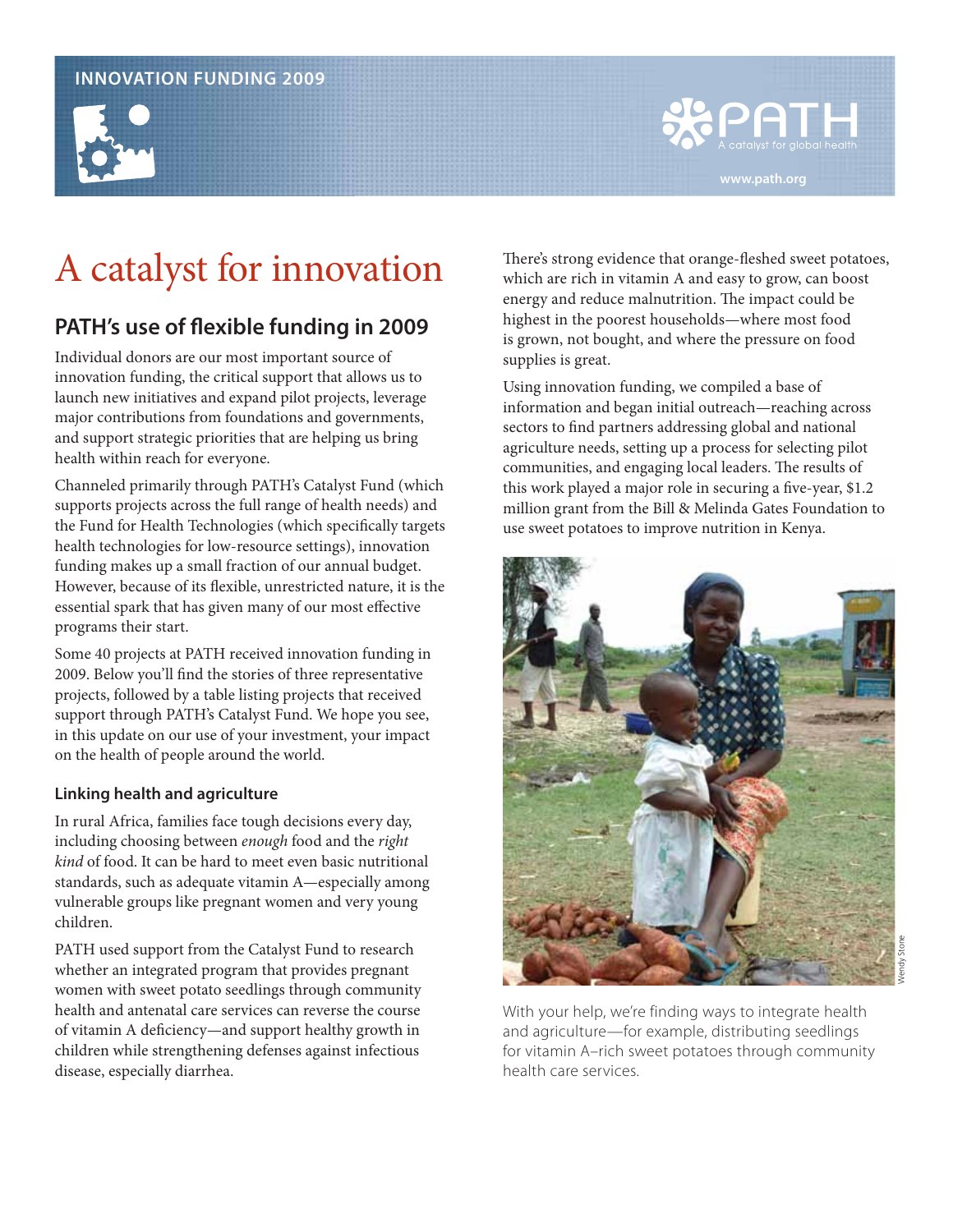#### **Entre Amigos: friends teaching friends**

Entre Amigos ("Between Friends") is a collaboration between PATH and a Nicaraguan partner, CEPS, to encourage gender equity and healthy behaviors among boys and girls. Entre Amigos operates in Ciudad Sandino, an extremely poor community with the highest crime rate in Managua, Nicaragua. PATH and our partners are reaching young people 10 to 14 years old through their peers, to change attitudes about violence, sexuality, and gender roles by promoting respectful relations.

Each month, young leaders walk through their neighborhoods and round up other girls and boys who are part of the project. They gather in somebody's yard and talk about important topics they won't study in school. Is there a difference between having a relationship and having sex? What are the changes that are happening to my body? It helps pre-teens and teens change the way they think—understand their bodies better, be more aware of violence and abuse in their communities, and make healthy choices for themselves and for their relationships with others.

With support from innovation funding, the project has demonstrated that this model works—and reaffirmed the importance of working with children at this extremely vulnerable age. The Entre Amigos model is being shared with other educational projects currently active in Nicaragua, and the project's findings are being used to help establish indicators to measure the effect of work on masculinity with men and male adolescents in Nicaragua.



Kids like Enyel (standing) are learning new ways of thinking about sex, gender equity, and growing up and teaching their peers. This program, established in a poor urban community in Nicaragua, is funded in part with your support.

#### **Oxytocin in Uniject®**

In developed countries, prompt medical care has reduced rates of death from postpartum hemorrhage, but severe bleeding caused by childbirth is still the leading cause of maternal death worldwide. Promising interventions include the use of oxytocin in the BD Uniject device and active management of the third stage of labor (AMTSL). The objectives of this demonstration project included:

- Distributing oxytocin in Uniject among skilled birth attendants in Latin America, both in health facilities and communities, and evaluating its use.
- Increasing the availability of oxytocin in Uniject worldwide through its inclusion in the United Nations Population Fund (UNFPA) procurement system.
- Evaluating use of AMTSL in Latin America.

Working with Tulane University, PATH conducted a clinical trial in five primary and secondary care maternity hospitals in the province of Corrientes, Argentina. The study showed that distributing ready-to-use oxytocin kits, using reminders, and training birth attendants in AMTSL increased the use of prophylactic oxytocin without an increase in maternal complications. The study also showed that birth attendants' high acceptance and use of oxytocin in Uniject helped encourage the use of prophylactic oxytocin.



The success of this study in a resource-poor setting suggests that the strategy could be replicated in hospitals with limited infrastructure in Latin America. Positive study results will encourage further trials to assess the intervention and seek strategies to improve the implementation of oxytocin in Uniject in a variety of hospital settings.

### **You are the catalyst**

These projects work in diverse ways to improve the health of people around the world. They share, however, a common source: you. Your support of flexible funding at PATH gives life to some of our most creative and effective programs from idea, to innovation, to impact. Thank you for your support this past year.

Uniject is a registered trademark of BD.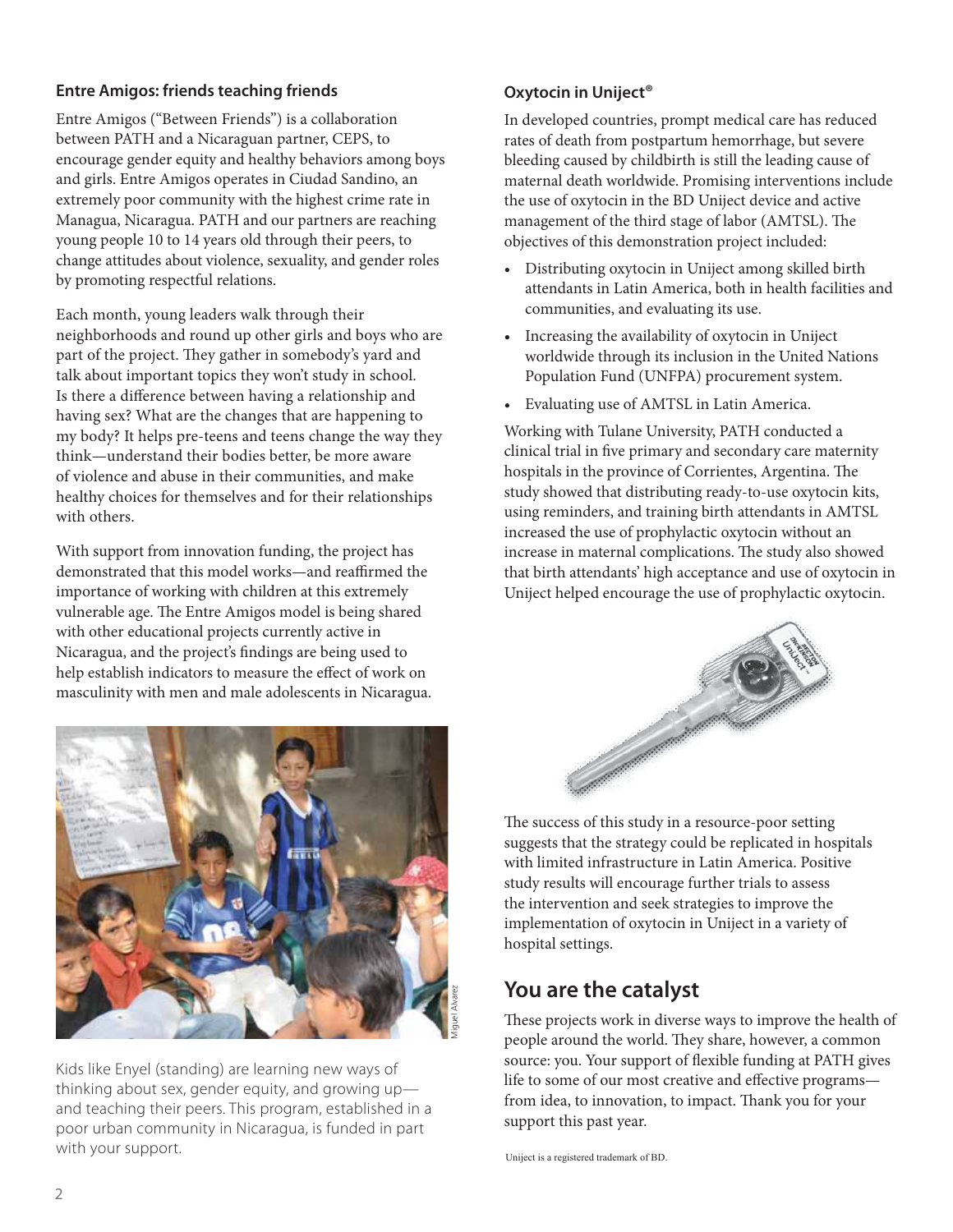## **Overview of Catalyst Fund allocations in 2009**

PATH's Catalyst Fund channels innovation funding into projects across the spectrum of health need and in all areas of our work—from behavior change to technologies to local collaborations that strengthen health systems.

| <b>Project title</b>                                                                              | <b>Brief description</b>                                                                                                                                                                                                                                                                                                                                                                                                   |
|---------------------------------------------------------------------------------------------------|----------------------------------------------------------------------------------------------------------------------------------------------------------------------------------------------------------------------------------------------------------------------------------------------------------------------------------------------------------------------------------------------------------------------------|
| Addressing intersections of reproductive<br>health and chronic disease                            | The project explored the potential for expanding PATH's reproductive health work into<br>a new area: developing solutions for people of reproductive age worldwide who are<br>affected by chronic diseases such as diabetes, obesity, and cardiovascular disease.                                                                                                                                                          |
| aids2031 Science and Technology<br>Working Group                                                  | Innovation funding helped cover costs for PATH to co-convene the aids2031 Science and<br>Technology Working Group. The working group will uncover new ideas in science and<br>technology for HIV/AIDS prevention, treatment, and diagnosis.                                                                                                                                                                                |
| Challenges and opportunities to increasing<br>access to antiretroviral therapy monitoring         | The barriers that hinder the monitoring of antiretroviral therapy, including HIV viral load,<br>may affect the outcome of treatment for people with HIV. This project looked at the<br>challenges of implementing testing in an effort to identify areas in which PATH might<br>address this complex issue.                                                                                                                |
| Child immunization in Madhya Pradesh                                                              | PATH used innovation funding to meet a co-funding requirement from the Michael and<br>Susan Dell Foundation, winning a grant of almost \$3 million and launching a project to<br>improve immunization systems in Madhya Pradesh, India.                                                                                                                                                                                    |
| Clinton Global Initiative collaboration<br>on enhanced newborn care kit                           | The project's goal was to establish support to sustain PATH's ongoing collaboration with<br>the newly formed Alliance for Newborn Health. The project sought to position PATH to<br>receive funding from corporations and individuals participating in the Clinton Global<br>Initiative annual meeting by launching the Enhanced Newborn Care Kit concept and<br>announcing a shared commitment to improve newborn health. |
| Decision-making frameworks<br>for health innovations                                              | The project aimed to increase understanding of how national governments adopt<br>innovations in health. Understanding how and why national governments make<br>decisions can help ensure that people in low-income countries gain timely access to<br>advances in technology.                                                                                                                                              |
| Developing health and agriculture linkage<br>project for Kenya (orange-fleshed sweet<br>potatoes) | The project's goal was to demonstrate the ability of integrated agriculture and public<br>health interventions to enhance and sustain improved health. The project assisted with<br>the introduction of an HIV/AIDS service delivery project in western Kenya.                                                                                                                                                             |
| Developing strategic partnerships on<br>diagnostics in India                                      | The project worked to accelerate the development and introduction of innovations in<br>diagnostics developed in India while at the same time addressing public health needs in<br>the country.                                                                                                                                                                                                                             |
| Entre Amigos in Nicaragua                                                                         | Working with girls and boys ages 10 to 14 years in Ciudad Sandino, Managua, the<br>project tested an educational model that teaches knowledge, skills, and the ability to<br>recognize gender inequity and its implications for sexual and reproductive health and<br>violence.                                                                                                                                            |
| Feeding buddies: a strategy to promote<br>safe infant feeding for HIV-positive mothers            | This project tests the acceptability and feasibility of having HIV-positive mothers choose<br>a "feeding buddy" to help them safely feed their babies. Feeding buddies support<br>mothers in their homes as they practice safe infant feeding so that the baby's health is<br>more likely to be good.                                                                                                                      |
| Grand Challenges: point-of-care diagnostics                                                       | Innovation funding was used to support development of a diagnostic platform for<br>the accurate diagnosis of disease-familiarly called the DxBox. Innovation funding<br>supported molecular studies to help researchers understand alternate causes of illness<br>in patients with symptoms similar to those of malaria and dengue fever. Findings are<br>informing the next generation of diagnostic tests.               |